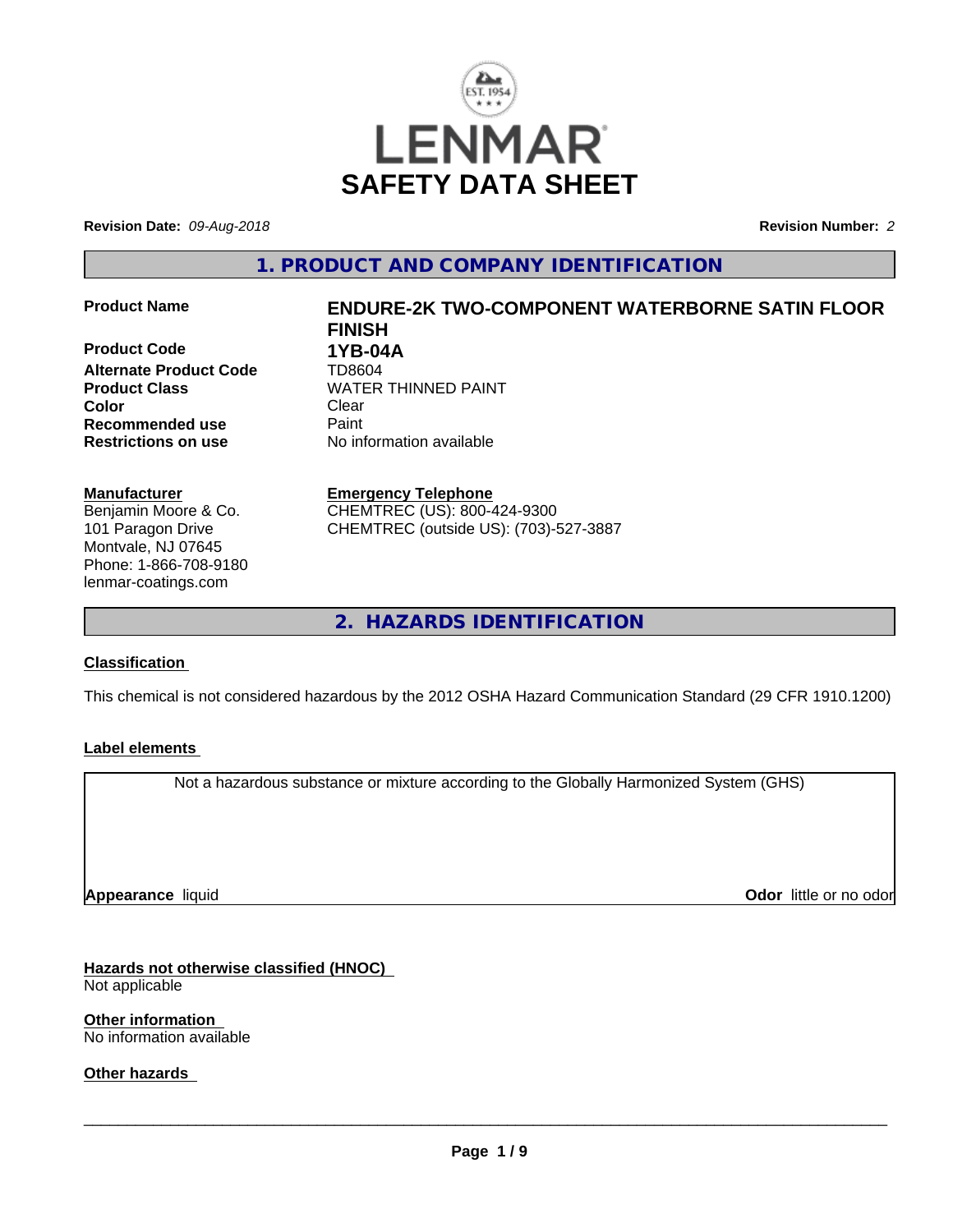**IMPORTANT:** Designed to be mixed with other components. Mixture will have hazards of all components. Before opening packages, read all warning labels. Follow all precautions.

\_\_\_\_\_\_\_\_\_\_\_\_\_\_\_\_\_\_\_\_\_\_\_\_\_\_\_\_\_\_\_\_\_\_\_\_\_\_\_\_\_\_\_\_\_\_\_\_\_\_\_\_\_\_\_\_\_\_\_\_\_\_\_\_\_\_\_\_\_\_\_\_\_\_\_\_\_\_\_\_\_\_\_\_\_\_\_\_\_\_\_\_\_

 **CAUTION:** All floor coatings may become slippery when wet. Where non-skid characteristics are desired, use an appropriate anti-slip aggregate.

# **3. COMPOSITION INFORMATION ON COMPONENTS**

| Chemical name                       | <b>CAS No.</b> | Weight-% |
|-------------------------------------|----------------|----------|
| Dipropylene glycol monomethyl ether | 34590-94-8     |          |
| Ethanol. 2-(2-butoxyethoxy)-        | 112-34-5       |          |
| Propylene glycol monomethyl ether   | 107-98-2       |          |

|                                                                        |             | 4. FIRST AID MEASURES                                                                                                                                          |  |  |
|------------------------------------------------------------------------|-------------|----------------------------------------------------------------------------------------------------------------------------------------------------------------|--|--|
| <b>General Advice</b>                                                  |             | No hazards which require special first aid measures.                                                                                                           |  |  |
| <b>Eye Contact</b>                                                     | physician.  | Rinse thoroughly with plenty of water for at least 15 minutes and consult a                                                                                    |  |  |
| <b>Skin Contact</b>                                                    |             | Wash off immediately with soap and plenty of water while removing all<br>contaminated clothes and shoes.                                                       |  |  |
| <b>Inhalation</b>                                                      |             | Move to fresh air. If symptoms persist, call a physician.<br>Clean mouth with water and afterwards drink plenty of water. Consult a physician<br>if necessary. |  |  |
| Ingestion                                                              |             |                                                                                                                                                                |  |  |
| <b>Most Important</b><br><b>Symptoms/Effects</b>                       | None known. |                                                                                                                                                                |  |  |
| <b>Notes To Physician</b>                                              |             | Treat symptomatically.                                                                                                                                         |  |  |
|                                                                        |             | 5. FIRE-FIGHTING MEASURES                                                                                                                                      |  |  |
| <b>Suitable Extinguishing Media</b>                                    |             | Use extinguishing measures that are appropriate to local<br>circumstances and the surrounding environment.                                                     |  |  |
| <b>Protective Equipment And Precautions For</b><br><b>Firefighters</b> |             | As in any fire, wear self-contained breathing apparatus<br>pressure-demand, MSHA/NIOSH (approved or equivalent)<br>and full protective gear.                   |  |  |

**Specific Hazards Arising From The Chemical Closed containers may rupture if exposed to fire or** 

**Sensitivity To Mechanical Impact** No

**Sensitivity To Static Discharge** No

**Flash Point Data Flash Point (°F)** Not applicable

 $\overline{\phantom{a}}$  ,  $\overline{\phantom{a}}$  ,  $\overline{\phantom{a}}$  ,  $\overline{\phantom{a}}$  ,  $\overline{\phantom{a}}$  ,  $\overline{\phantom{a}}$  ,  $\overline{\phantom{a}}$  ,  $\overline{\phantom{a}}$  ,  $\overline{\phantom{a}}$  ,  $\overline{\phantom{a}}$  ,  $\overline{\phantom{a}}$  ,  $\overline{\phantom{a}}$  ,  $\overline{\phantom{a}}$  ,  $\overline{\phantom{a}}$  ,  $\overline{\phantom{a}}$  ,  $\overline{\phantom{a}}$ 

extreme heat.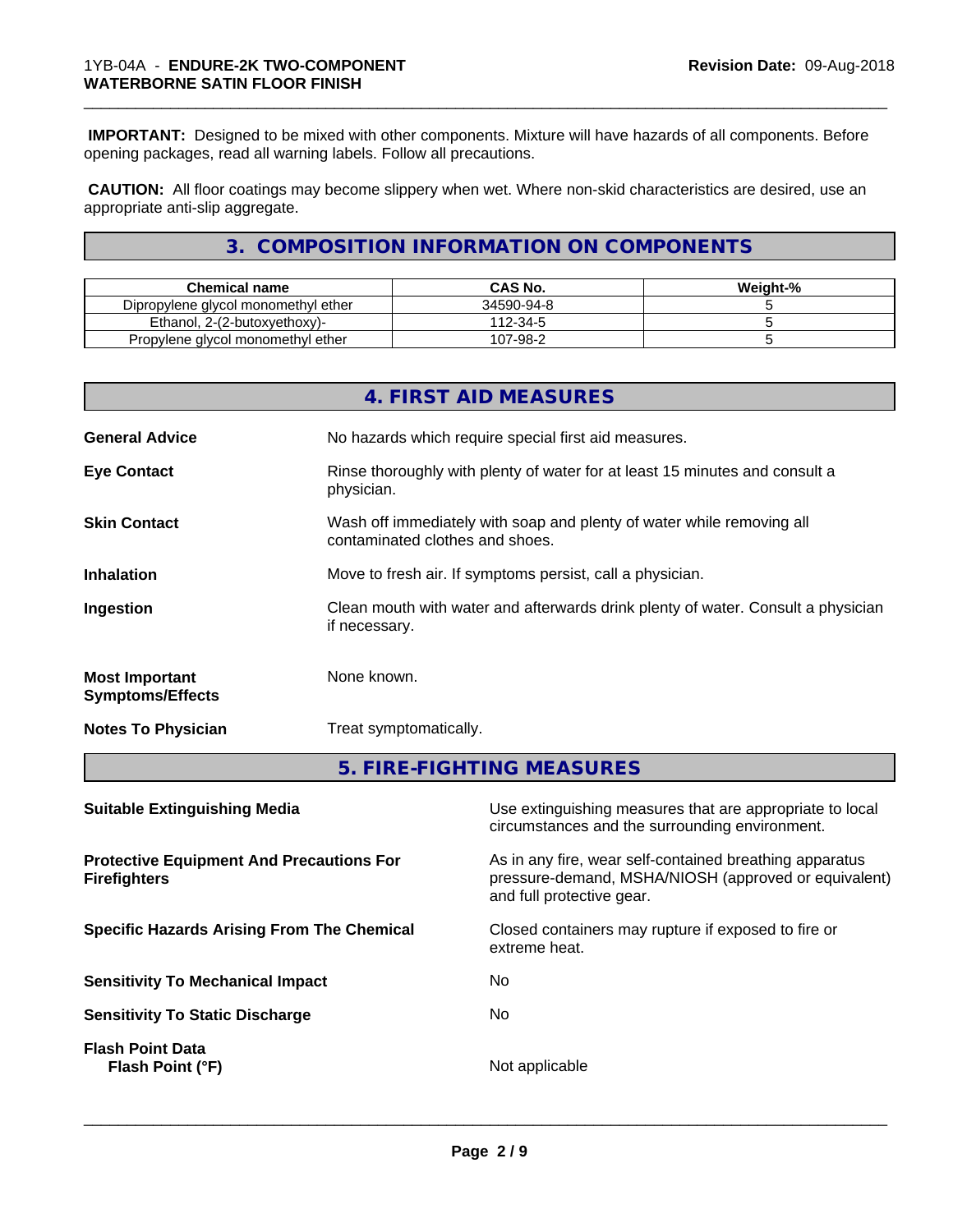| Flash Point (°C)<br><b>Method</b>                             |                 | Not applicable<br>Not applicable |                                |
|---------------------------------------------------------------|-----------------|----------------------------------|--------------------------------|
| <b>Flammability Limits In Air</b>                             |                 |                                  |                                |
| Lower flammability limit:<br><b>Upper flammability limit:</b> |                 | Not applicable<br>Not applicable |                                |
| <b>NFPA</b><br>Health: 1                                      | Flammability: 0 | <b>Instability: 0</b>            | <b>Special: Not Applicable</b> |
| <b>NFPA Legend</b><br>0 Not Horordoug                         |                 |                                  |                                |

\_\_\_\_\_\_\_\_\_\_\_\_\_\_\_\_\_\_\_\_\_\_\_\_\_\_\_\_\_\_\_\_\_\_\_\_\_\_\_\_\_\_\_\_\_\_\_\_\_\_\_\_\_\_\_\_\_\_\_\_\_\_\_\_\_\_\_\_\_\_\_\_\_\_\_\_\_\_\_\_\_\_\_\_\_\_\_\_\_\_\_\_\_

- 0 Not Hazardous
- 1 Slightly
- 2 Moderate
- 3 High
- 4 Severe

*The ratings assigned are only suggested ratings, the contractor/employer has ultimate responsibilities for NFPA ratings where this system is used.*

*Additional information regarding the NFPA rating system is available from the National Fire Protection Agency (NFPA) at www.nfpa.org.*

|                                  | 6. ACCIDENTAL RELEASE MEASURES                                                                                                                                                   |  |
|----------------------------------|----------------------------------------------------------------------------------------------------------------------------------------------------------------------------------|--|
| <b>Personal Precautions</b>      | Avoid contact with skin, eyes and clothing. Ensure adequate ventilation.                                                                                                         |  |
| <b>Other Information</b>         | Prevent further leakage or spillage if safe to do so.                                                                                                                            |  |
| <b>Environmental precautions</b> | See Section 12 for additional Ecological Information.                                                                                                                            |  |
| <b>Methods for Cleaning Up</b>   | Soak up with inert absorbent material. Sweep up and shovel into suitable<br>containers for disposal.                                                                             |  |
|                                  | 7. HANDLING AND STORAGE                                                                                                                                                          |  |
| <b>Handling</b>                  | Avoid contact with skin, eyes and clothing. Avoid breathing vapors, spray mists or<br>sanding dust. In case of insufficient ventilation, wear suitable respiratory<br>equipment. |  |
| <b>Storage</b>                   | Keep container tightly closed. Keep out of the reach of children.                                                                                                                |  |
| <b>Incompatible Materials</b>    | No information available                                                                                                                                                         |  |

**8. EXPOSURE CONTROLS/PERSONAL PROTECTION**

# **Exposure Limits**

| <b>Chemical name</b>                | <b>ACGIH TLV</b> | <b>OSHA PEL</b>                   |
|-------------------------------------|------------------|-----------------------------------|
| Dipropylene glycol monomethyl ether | 100 ppm - TWA    | 100 ppm - TWA                     |
|                                     | 150 ppm - STEL   | 600 mg/m <sup>3</sup> - TWA       |
|                                     | Skin             | prevent or reduce skin absorption |
| Ethanol, 2-(2-butoxyethoxy)-        | 10 ppm - TWA     | N/E                               |
| Propylene glycol monomethyl ether   | 50 ppm - TWA     | N/E                               |
|                                     | 100 ppm - STEL   |                                   |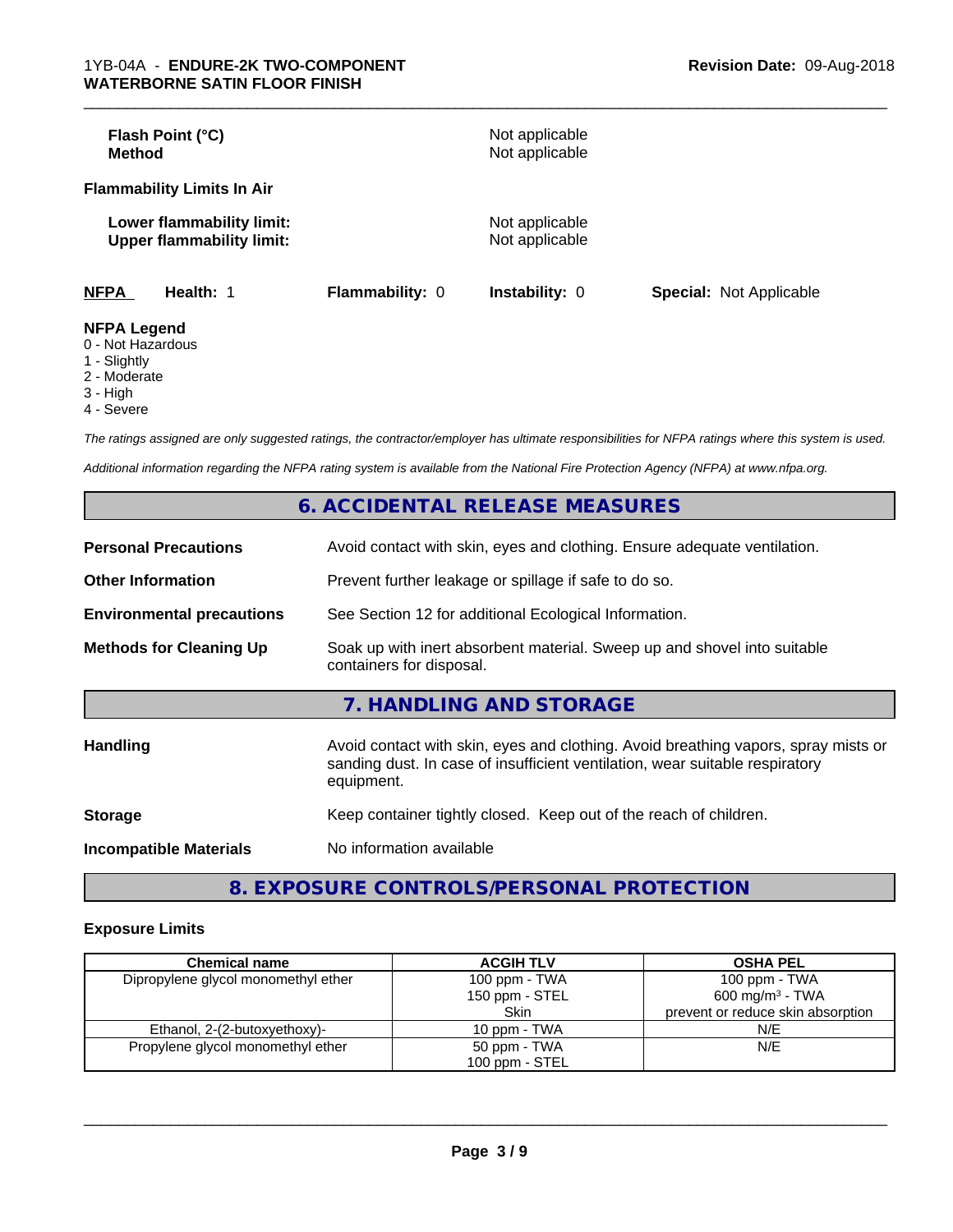#### **Legend**

ACGIH - American Conference of Governmental Industrial Hygienists Exposure Limits OSHA - Occupational Safety & Health Administration Exposure Limits N/E - Not Established

| <b>Engineering Measures</b>          | Ensure adequate ventilation, especially in confined areas.                                                                          |  |  |
|--------------------------------------|-------------------------------------------------------------------------------------------------------------------------------------|--|--|
| <b>Personal Protective Equipment</b> |                                                                                                                                     |  |  |
| <b>Eye/Face Protection</b>           | Safety glasses with side-shields.                                                                                                   |  |  |
| <b>Skin Protection</b>               | Protective gloves and impervious clothing.                                                                                          |  |  |
| <b>Respiratory Protection</b>        | In case of insufficient ventilation wear suitable respiratory equipment.                                                            |  |  |
| <b>Hygiene Measures</b>              | Avoid contact with skin, eyes and clothing. Remove and wash contaminated<br>clothing before re-use. Wash thoroughly after handling. |  |  |

### **9. PHYSICAL AND CHEMICAL PROPERTIES**

**Appearance** liquid **Odor** little or no odor **Odor Threshold No information available No information available Density (lbs/gal)** 8.4 - 8.8 **Specific Gravity** 1.02 - 1.06 **pH pH**  $\blacksquare$ **Viscosity (cps)** No information available **Solubility(ies)** No information available **Water solubility** No information available **Evaporation Rate No information available No information available Vapor pressure @20 °C (kPa)** No information available **Vapor density**<br> **We Solids**<br>
We Solids
25 - 35 Wt. % Solids **Vol. % Solids** 20 - 30 **Wt. % Volatiles** 65 - 75 **Vol. % Volatiles** 70 - 80 **VOC Regulatory Limit (g/L)** <350 **Boiling Point (°F)** 212 **Boiling Point (°C)** 100 **Freezing Point (°F)** 32 **Freezing Point (°C)** 0 **Flash Point (°F)**<br> **Flash Point (°C)**<br> **Flash Point (°C)**<br> **Not** applicable<br>
Not applicable **Flash Point (°C)**<br>Method **Flammability (solid, gas)**<br> **Upper flammability limit:**<br>
Upper flammability limit: **Upper flammability limit:**<br> **Lower flammability limit:** Not applicable Not applicable **Lower flammability limit: Autoignition Temperature (°F)** No information available **Autoignition Temperature (°C)** No information available **Decomposition Temperature (°F)** No information available **Decomposition Temperature (°C)** No information available **Partition coefficient** No information available

**Not applicable**<br>Not applicable

# **10. STABILITY AND REACTIVITY**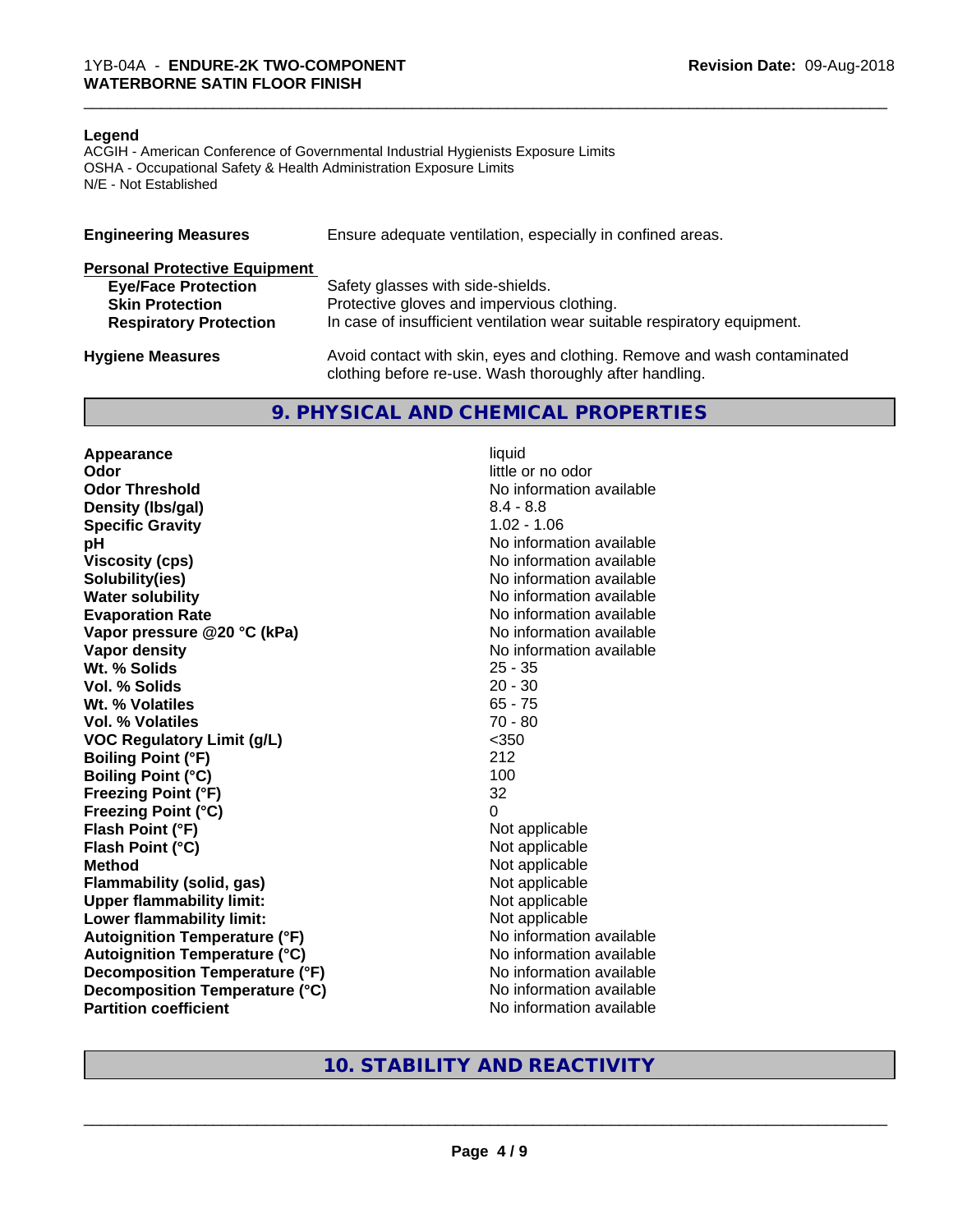| <b>Reactivity</b>                       | Not Applicable                           |  |  |
|-----------------------------------------|------------------------------------------|--|--|
| <b>Chemical Stability</b>               | Stable under normal conditions.          |  |  |
| <b>Conditions to avoid</b>              | Prevent from freezing.                   |  |  |
| <b>Incompatible Materials</b>           | No materials to be especially mentioned. |  |  |
| <b>Hazardous Decomposition Products</b> | None under normal use.                   |  |  |
| Possibility of hazardous reactions      | None under normal conditions of use.     |  |  |
| 11. TOXICOLOGICAL INFORMATION           |                                          |  |  |

\_\_\_\_\_\_\_\_\_\_\_\_\_\_\_\_\_\_\_\_\_\_\_\_\_\_\_\_\_\_\_\_\_\_\_\_\_\_\_\_\_\_\_\_\_\_\_\_\_\_\_\_\_\_\_\_\_\_\_\_\_\_\_\_\_\_\_\_\_\_\_\_\_\_\_\_\_\_\_\_\_\_\_\_\_\_\_\_\_\_\_\_\_

| <b>Product Information</b>               |                                                                                                                 |
|------------------------------------------|-----------------------------------------------------------------------------------------------------------------|
| Information on likely routes of exposure |                                                                                                                 |
| <b>Principal Routes of Exposure</b>      | Eye contact, skin contact and inhalation.                                                                       |
| <b>Acute Toxicity</b>                    |                                                                                                                 |
| <b>Product Information</b>               | No information available                                                                                        |
|                                          | Symptoms related to the physical, chemical and toxicological characteristics                                    |
| <b>Symptoms</b>                          | No information available                                                                                        |
|                                          | Delayed and immediate effects as well as chronic effects from short and long-term exposure                      |
| Eye contact                              | May cause slight irritation.                                                                                    |
| <b>Skin contact</b>                      | Substance may cause slight skin irritation. Prolonged or repeated contact may dry<br>skin and cause irritation. |
| <b>Inhalation</b>                        | May cause irritation of respiratory tract.                                                                      |
| Ingestion                                | Ingestion may cause gastrointestinal irritation, nausea, vomiting and diarrhea.                                 |
| <b>Sensitization</b>                     | No information available                                                                                        |
| <b>Neurological Effects</b>              | No information available.                                                                                       |
| <b>Mutagenic Effects</b>                 | No information available.                                                                                       |
| <b>Reproductive Effects</b>              | No information available.                                                                                       |
| <b>Developmental Effects</b>             | No information available.                                                                                       |
| <b>Target organ effects</b>              | No information available.                                                                                       |
| <b>STOT - single exposure</b>            | No information available.                                                                                       |
| <b>STOT - repeated exposure</b>          | No information available.                                                                                       |
| Other adverse effects                    | No information available.                                                                                       |
| <b>Aspiration Hazard</b>                 | No information available                                                                                        |
|                                          |                                                                                                                 |

# **Numerical measures of toxicity**

**The following values are calculated based on chapter 3.1 of the GHS document**

| ATEmix (oral)                        | 52898 mg/kg |
|--------------------------------------|-------------|
| <b>ATEmix (dermal)</b>               | 47225 mg/kg |
| <b>ATEmix (inhalation-dust/mist)</b> | 4711.4      |
| ATEmix (inhalation-vapor)            | 2947.5 mg/L |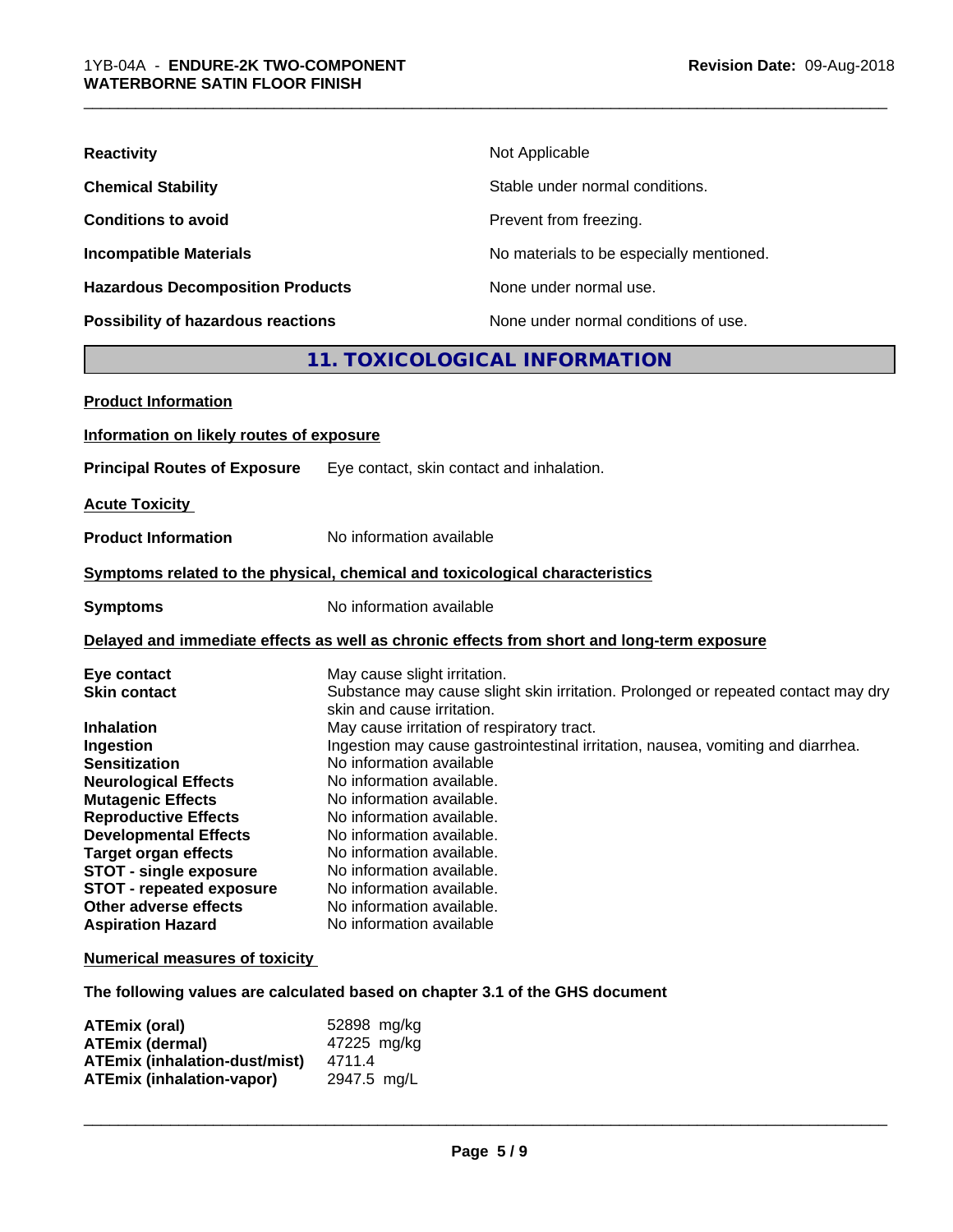#### **Component Information**

Dipropylene glycol monomethyl ether LD50 Oral: 5400 µL/kg (Rat) LD50 Dermal: 10 mL/kg (Rabbit) Ethanol, 2-(2-butoxyethoxy)- LD50 Oral: 3384 mg/kg (Rat) LD50 Dermal: 2700 mg/kg (Rabbit) Propylene glycol monomethyl ether LD50 Oral: 6,600 mg/kg (Rat) LD50 Dermal: 13,000 mg/kg (Rabbit) LC50 Inhalation (Vapor): 10,000 ppm (Rat)

#### **Carcinogenicity**

*The information below indicateswhether each agency has listed any ingredient as a carcinogen:.*

# **12. ECOLOGICAL INFORMATION**

\_\_\_\_\_\_\_\_\_\_\_\_\_\_\_\_\_\_\_\_\_\_\_\_\_\_\_\_\_\_\_\_\_\_\_\_\_\_\_\_\_\_\_\_\_\_\_\_\_\_\_\_\_\_\_\_\_\_\_\_\_\_\_\_\_\_\_\_\_\_\_\_\_\_\_\_\_\_\_\_\_\_\_\_\_\_\_\_\_\_\_\_\_

# **Ecotoxicity Effects**

The environmental impact of this product has not been fully investigated.

# **Product Information**

#### **Acute Toxicity to Fish**

No information available

#### **Acute Toxicity to Aquatic Invertebrates**

No information available

#### **Acute Toxicity to Aquatic Plants**

No information available

#### **Persistence / Degradability**

No information available.

#### **Bioaccumulation**

There is no data for this product.

# **Mobility in Environmental Media**

No information available.

#### **Ozone**

No information available

# **Component Information**

#### **Acute Toxicity to Fish** No information available

#### **Acute Toxicity to Aquatic Invertebrates**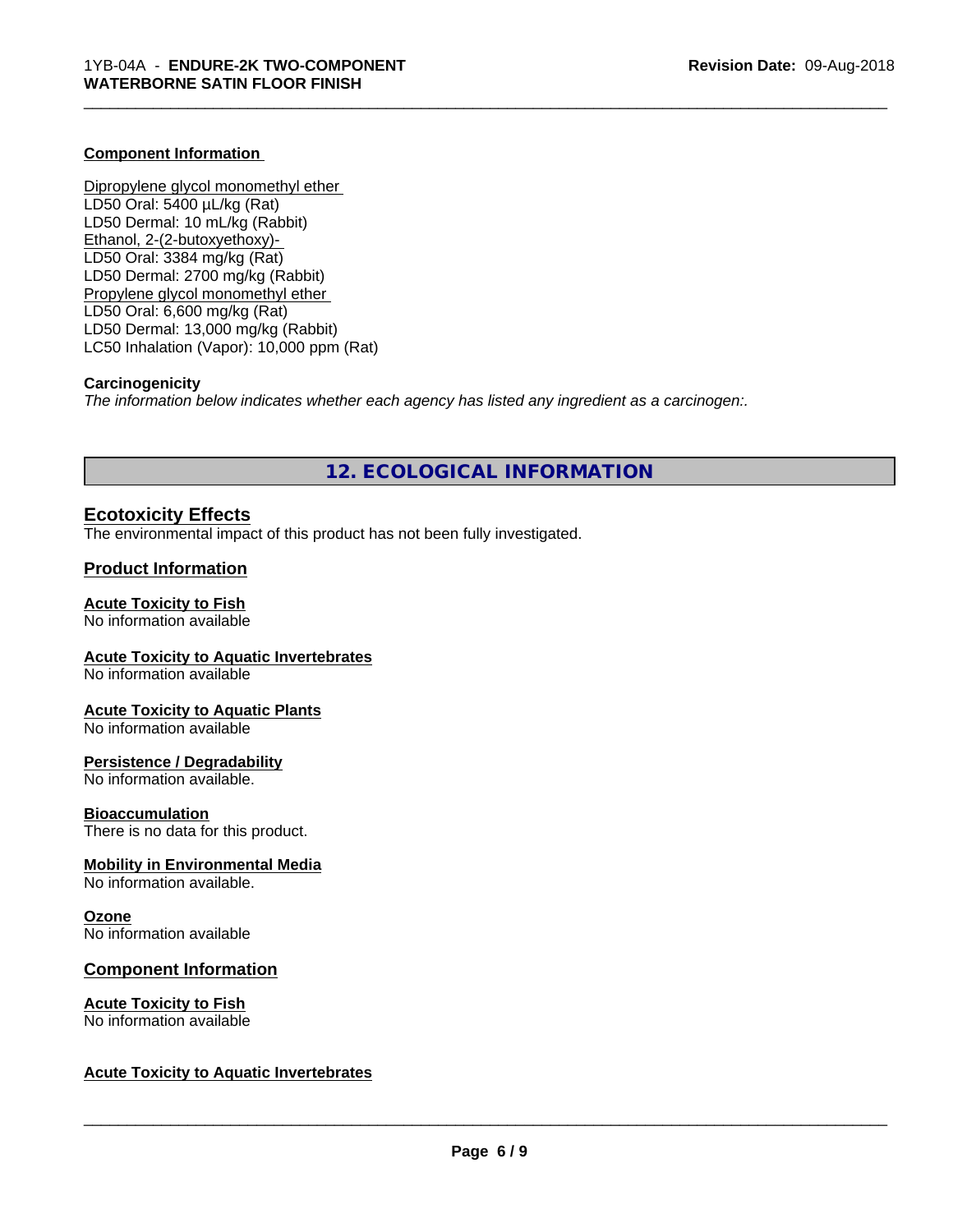#### No information available Ethanol, 2-(2-butoxyethoxy)- EC50: 100 mg/L (Daphnia - 48 hr.)

### **Acute Toxicity to Aquatic Plants**

No information available

|                              | 13. DISPOSAL CONSIDERATIONS                                                                                                                                                                                               |
|------------------------------|---------------------------------------------------------------------------------------------------------------------------------------------------------------------------------------------------------------------------|
| <b>Waste Disposal Method</b> | Dispose of in accordance with federal, state, and local regulations. Local<br>requirements may vary, consult your sanitation department or state-designated<br>environmental protection agency for more disposal options. |
|                              | 14. TRANSPORT INFORMATION                                                                                                                                                                                                 |
| <b>DOT</b>                   | Not regulated                                                                                                                                                                                                             |
| <b>ICAO/IATA</b>             | Not regulated                                                                                                                                                                                                             |
| <b>IMDG / IMO</b>            | Not regulated                                                                                                                                                                                                             |
|                              | <b>15. REGULATORY INFORMATION</b>                                                                                                                                                                                         |
|                              |                                                                                                                                                                                                                           |

\_\_\_\_\_\_\_\_\_\_\_\_\_\_\_\_\_\_\_\_\_\_\_\_\_\_\_\_\_\_\_\_\_\_\_\_\_\_\_\_\_\_\_\_\_\_\_\_\_\_\_\_\_\_\_\_\_\_\_\_\_\_\_\_\_\_\_\_\_\_\_\_\_\_\_\_\_\_\_\_\_\_\_\_\_\_\_\_\_\_\_\_\_

# **International Inventories**

| <b>TSCA: United States</b> | Yes - All components are listed or exempt. |
|----------------------------|--------------------------------------------|
| <b>DSL: Canada</b>         | Yes - All components are listed or exempt. |

# **Federal Regulations**

#### **SARA 311/312 hazardous categorization**

| Acute health hazard               | N٥ |
|-----------------------------------|----|
| Chronic Health Hazard             | Nο |
| Fire hazard                       | Nο |
| Sudden release of pressure hazard | Nο |
| Reactive Hazard                   | N٥ |

# **SARA 313**

Section 313 of Title III of the Superfund Amendments and Reauthorization Act of 1986 (SARA). This product contains a chemical or chemicals which are subject to the reporting requirements of the Act and Title 40 of the Code of Federal Regulations, Part 372:

| Chemical name                       | <b>CAS No.</b> | Weight-% | <b>CERCLA/SARA 313</b><br>(de minimis concentration) |
|-------------------------------------|----------------|----------|------------------------------------------------------|
| Dipropylene glycol monomethyl ether | 34590-94-8     |          |                                                      |
| Ethanol, 2-(2-butoxyethoxy)-        | 112-34-5       |          |                                                      |

# **Clean Air Act,Section 112 Hazardous Air Pollutants (HAPs) (see 40 CFR 61)**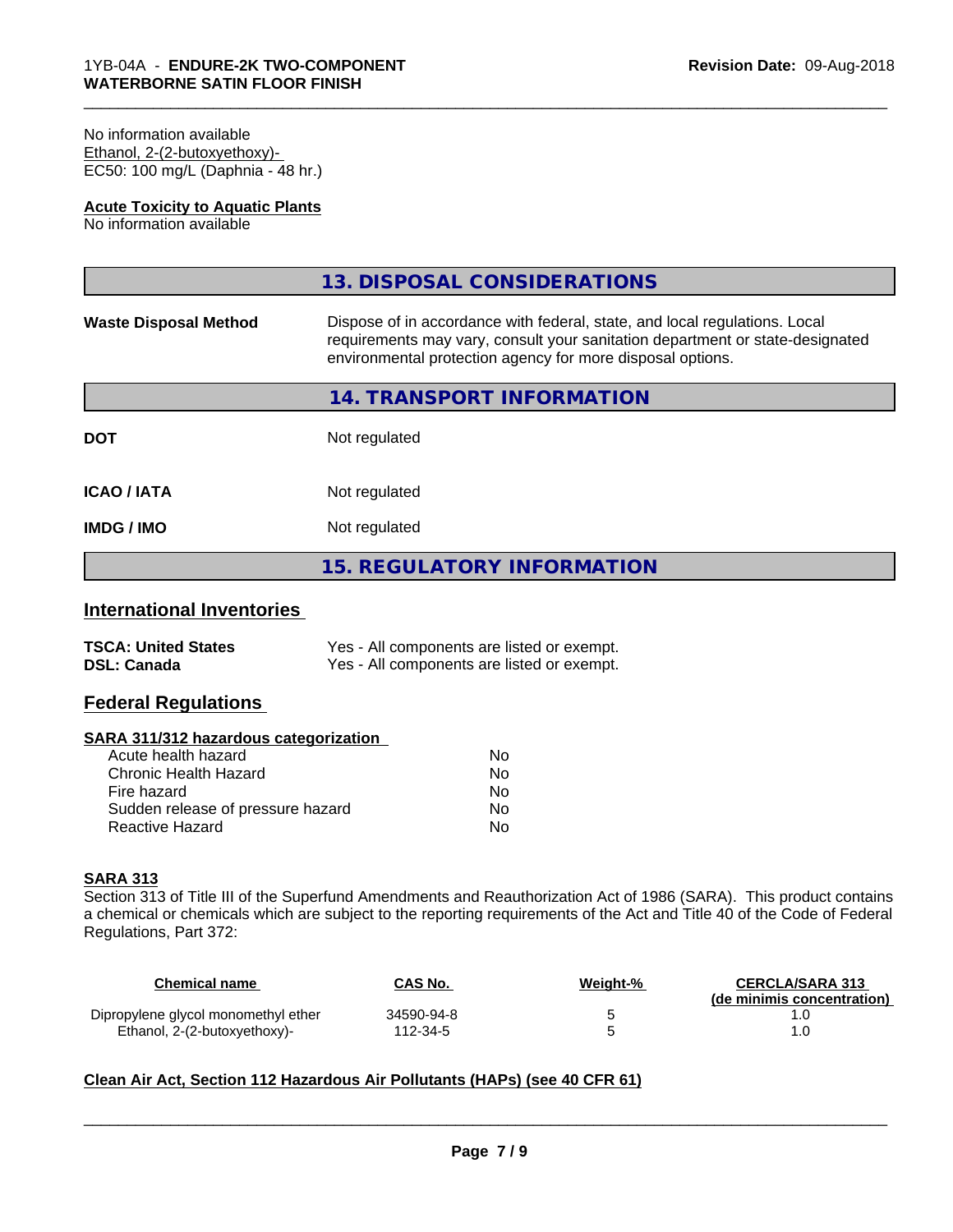This product contains the following HAPs:

*None*

# **US State Regulations**

# **California Proposition 65**

**AN** WARNING: Cancer and Reproductive Harm– www.P65warnings.ca.gov

# **State Right-to-Know**

| <b>Chemical name</b>                | <b>Massachusetts</b> | <b>New Jersey</b> | Pennsylvania |
|-------------------------------------|----------------------|-------------------|--------------|
| Dipropylene glycol monomethyl ether |                      |                   |              |
| Ethanol. 2-(2-butoxvethoxy)-        |                      |                   |              |
| Propylene glycol monomethyl ether   |                      |                   |              |

#### **Legend**

X - Listed

# **16. OTHER INFORMATION**

**HMIS** - **Health:** 1 **Flammability:** 0 **Reactivity:** 0 **PPE:** -

\_\_\_\_\_\_\_\_\_\_\_\_\_\_\_\_\_\_\_\_\_\_\_\_\_\_\_\_\_\_\_\_\_\_\_\_\_\_\_\_\_\_\_\_\_\_\_\_\_\_\_\_\_\_\_\_\_\_\_\_\_\_\_\_\_\_\_\_\_\_\_\_\_\_\_\_\_\_\_\_\_\_\_\_\_\_\_\_\_\_\_\_\_

# **HMIS Legend**

- 0 Minimal Hazard
- 1 Slight Hazard
- 2 Moderate Hazard
- 3 Serious Hazard
- 4 Severe Hazard
- \* Chronic Hazard
- X Consult your supervisor or S.O.P. for "Special" handling instructions.

*Note: The PPE rating has intentionally been left blank. Choose appropriate PPE that will protect employees from the hazards the material will present under the actual normal conditions of use.*

*Caution: HMISÒ ratings are based on a 0-4 rating scale, with 0 representing minimal hazards or risks, and 4 representing significant hazards or risks. Although HMISÒ ratings are not required on MSDSs under 29 CFR 1910.1200, the preparer, has chosen to provide them. HMISÒ ratings are to be used only in conjunction with a fully implemented HMISÒ program by workers who have received appropriate HMISÒ training. HMISÒ is a registered trade and service mark of the NPCA. HMISÒ materials may be purchased exclusively from J. J. Keller (800) 327-6868.*

 **WARNING!** If you scrape, sand, or remove old paint, you may release lead dust. LEAD IS TOXIC. EXPOSURE TO LEAD DUST CAN CAUSE SERIOUS ILLNESS, SUCH AS BRAIN DAMAGE, ESPECIALLY IN CHILDREN. PREGNANT WOMEN SHOULD ALSO AVOID EXPOSURE.Wear a NIOSH approved respirator to control lead exposure. Clean up carefully with a HEPA vacuum and a wet mop. Before you start, find out how to protect yourself and your family by contacting the National Lead Information Hotline at 1-800-424-LEAD or log on to www.epa.gov/lead.

**Prepared By** Product Stewardship Department Benjamin Moore & Co. 101 Paragon Drive